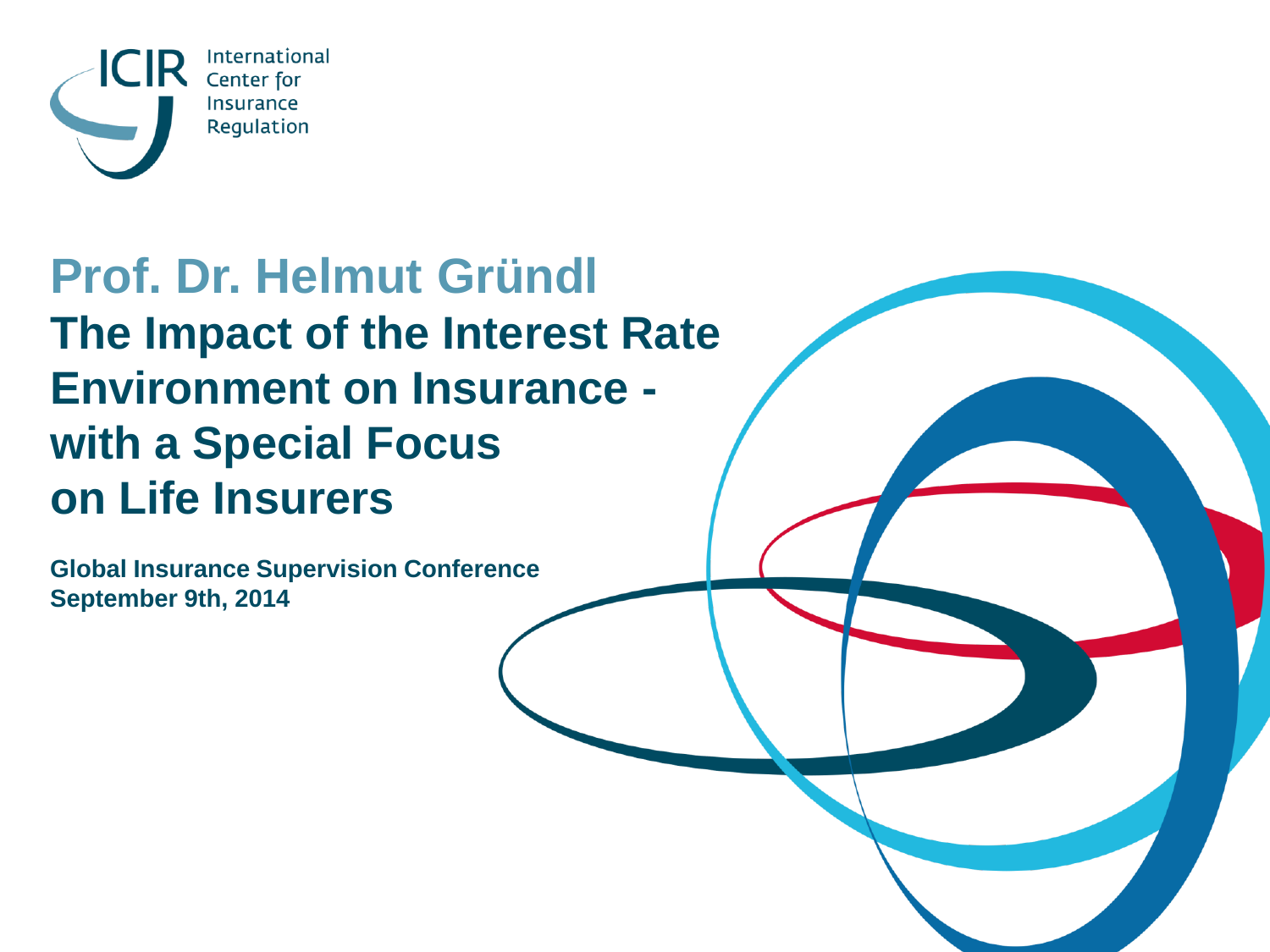### **The Current Interest Rate Level**



- **Decline of interest rates** for the last decades in major economic areas
- **U.S. financial crisis** induced central banks to reduce interest rates and boost money supply to stimulate economic activity (monetary easing)
- **Sovereign debt crisis in Europe**  Increased risk aversion: "Flight-to-quality" to safe havens (e.g. Germany) with consequent increase in sovereign bond prices (decrease in yields)
- Monetary policy still very loose (forward guidance): **Economic activity still weak**, especially in Europe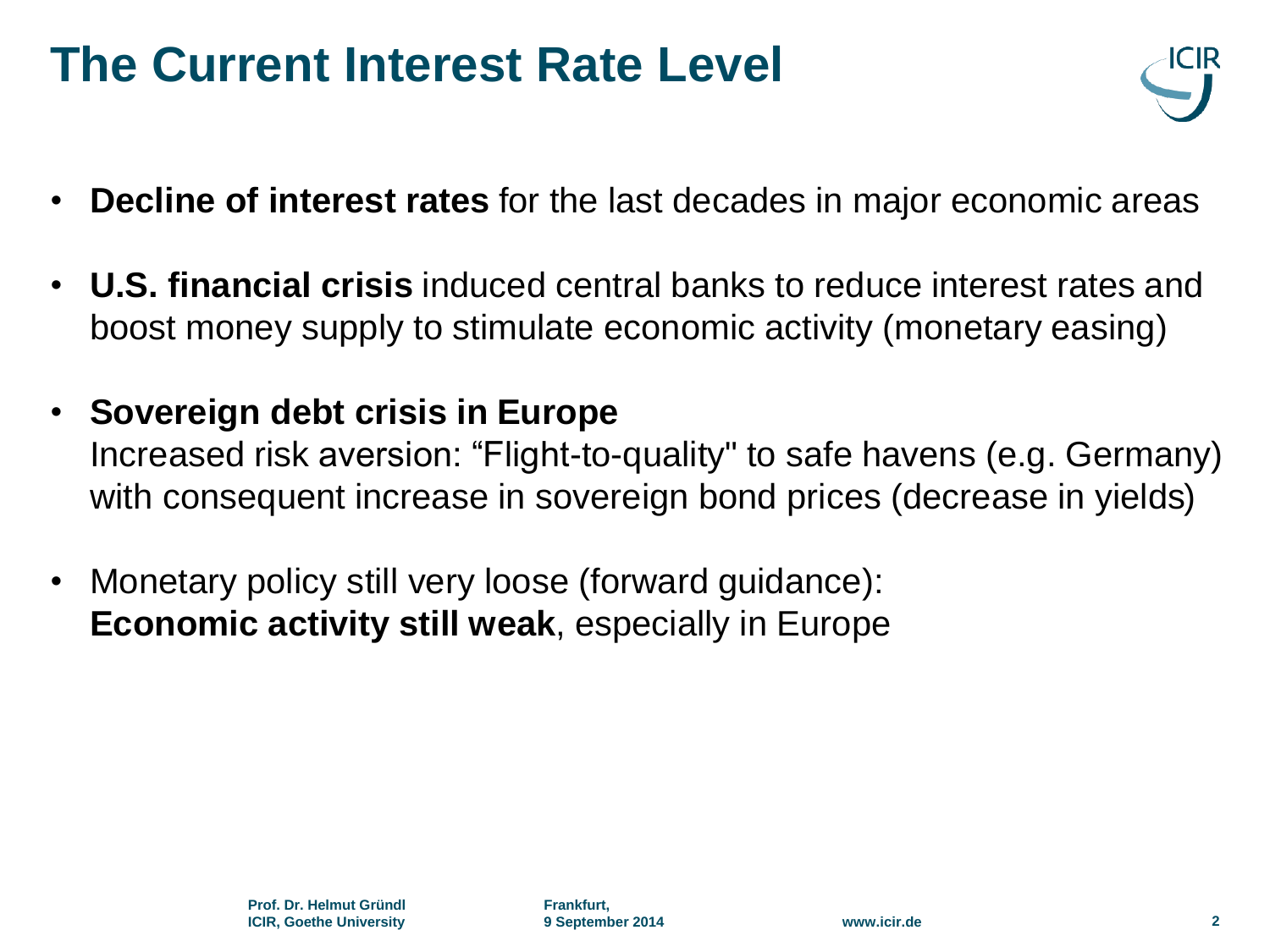### **Impact on the Life Insurance Industry**



- Effects of a loose monetary policy different for borrowers and lenders
	- **Cost of borrowing decreases** (positive effect for governments and borrowers in general)
	- **Returns on bond markets fall**  (negative effect for life insurers, pension funds and depositors in general)
- Current low interest rate level: **Challenge for life insurers** offering savings products with minimum guaranteed returns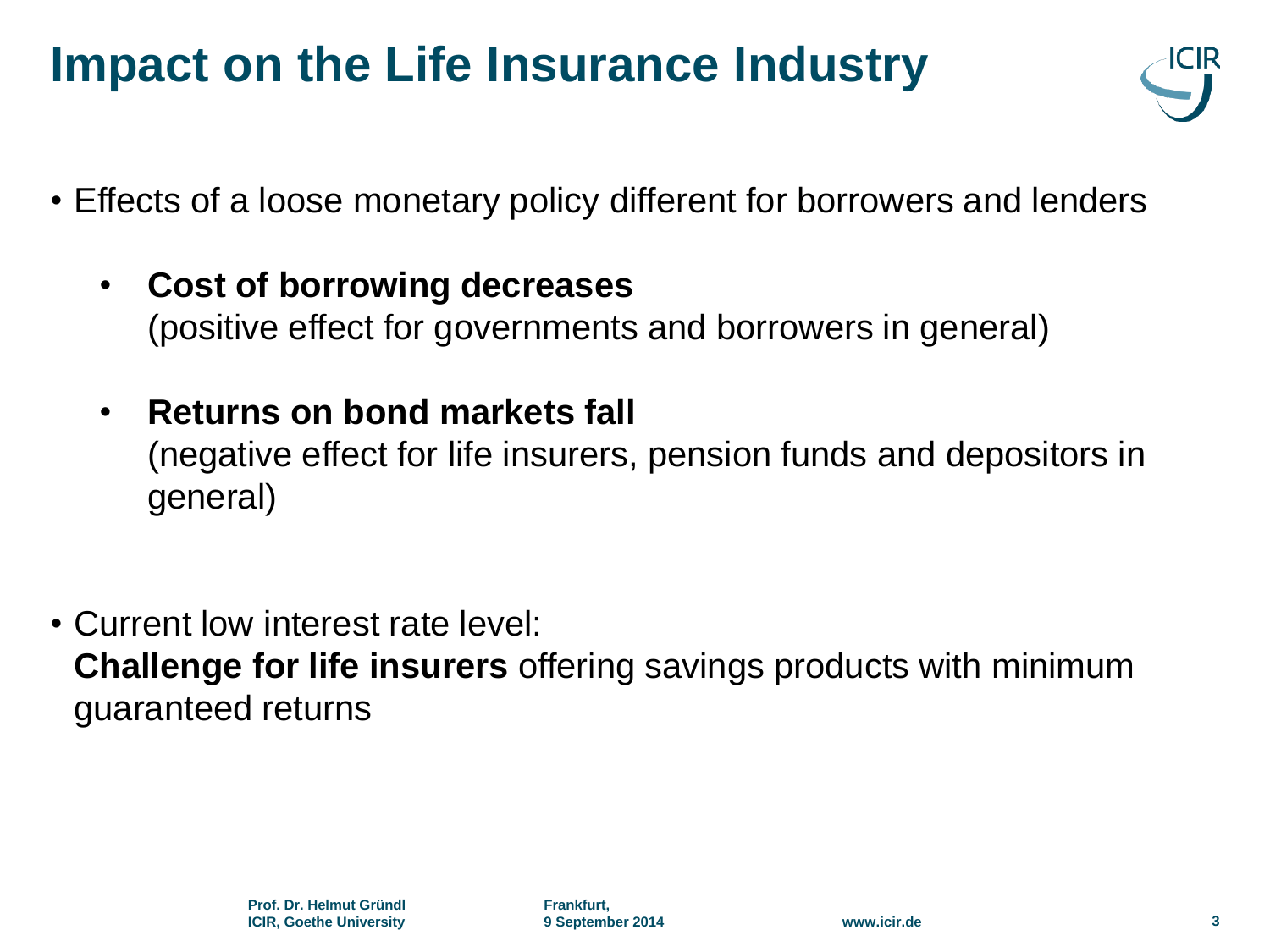### **Impact on the Life Insurance Industry**



#### • **Swiss Re (2012):**

Due to product characteristics, Germany, the U.S. and Italy: Highest exposure to interest rate risk among major insurance markets

• Similar situation in Japan during the 1990s

#### **What did we learn from the Japanese case?**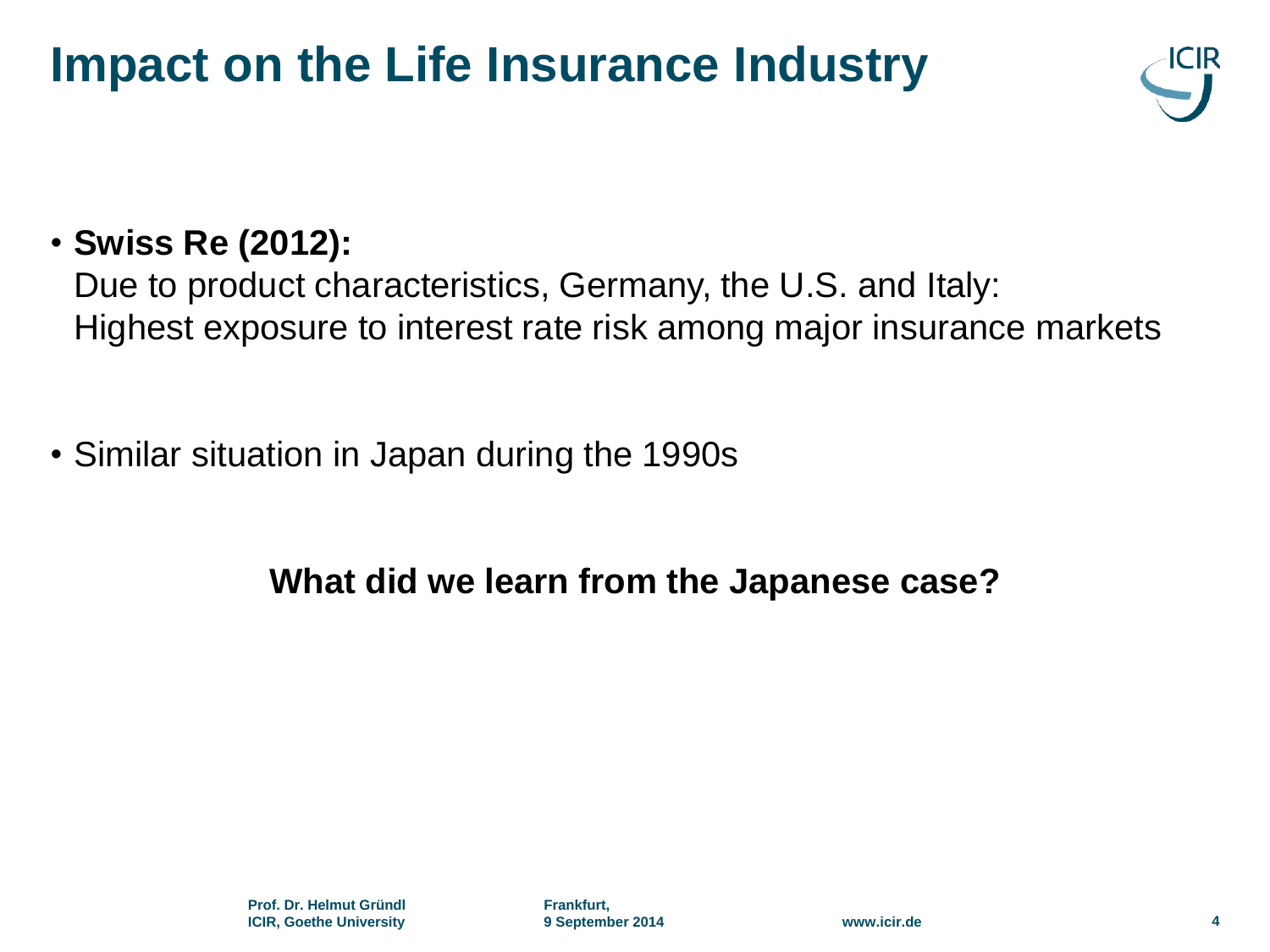

**Prof. Dr. Helmut Gründl ICIR, Goethe University**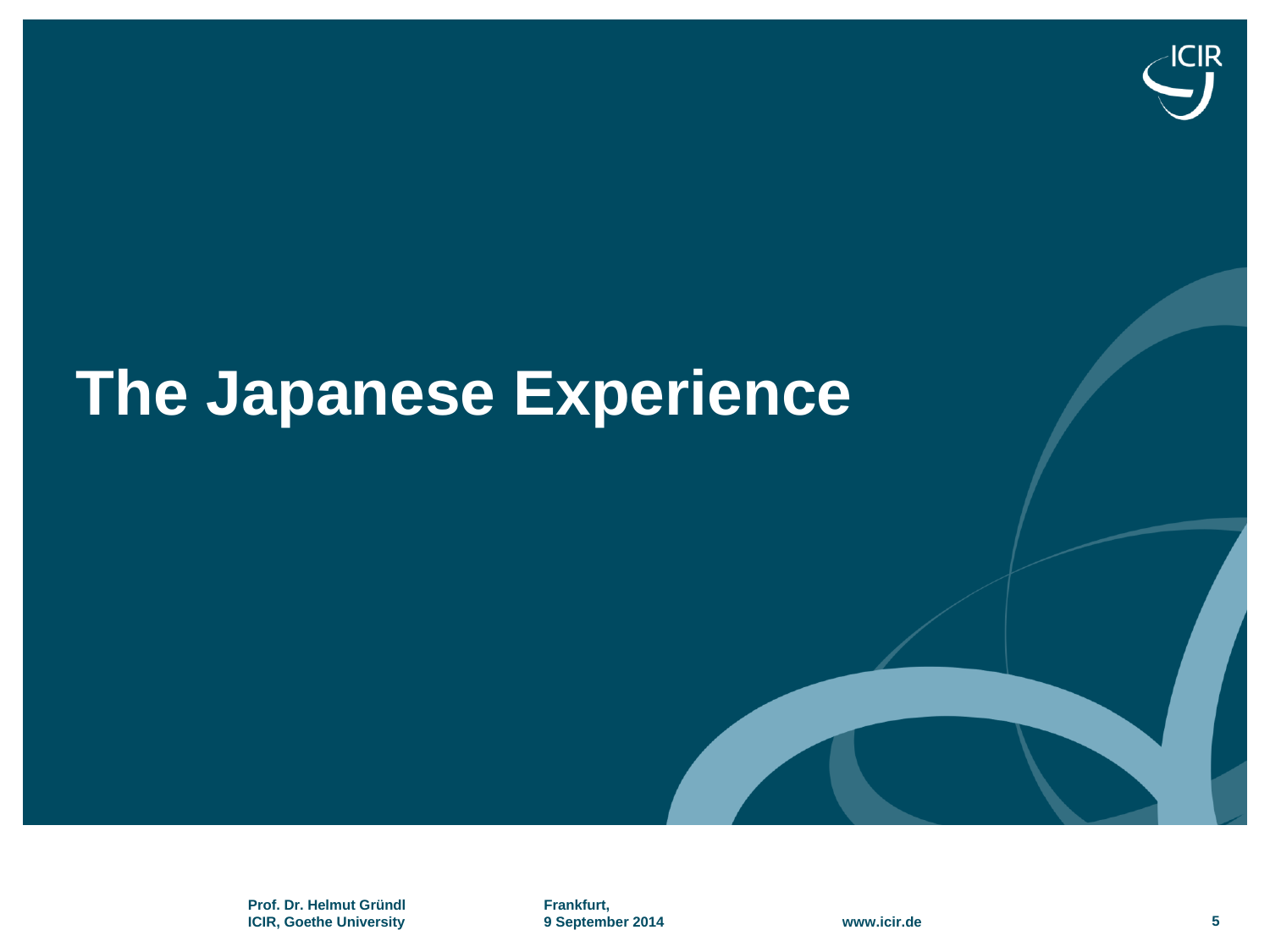- Economic stagnation since the end of the 1990s
- Falling stock prices and land prices after peak in 1989
- Monetary authorities reacted with very low interest rates to revive the unsatisfactory economic activity

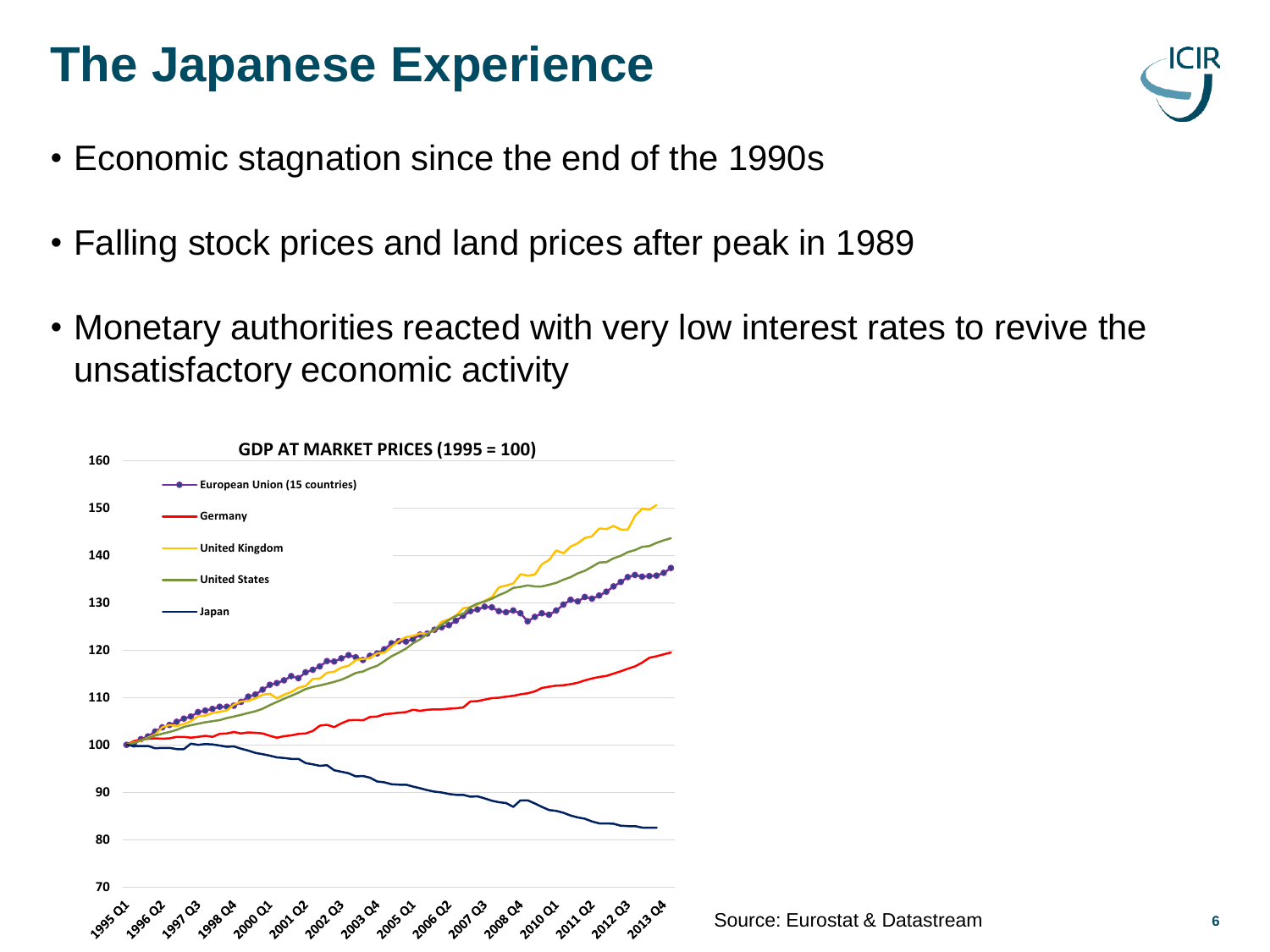

- **Impact on the Japanese Life Insurance Industry**
	- Between 1997 and 2001: Bancruptcy of 7 midsize life insurers
	- Underwriting portfolio sold or transferred to a relief company (with 90% of policy reserves guaranteed as coverage)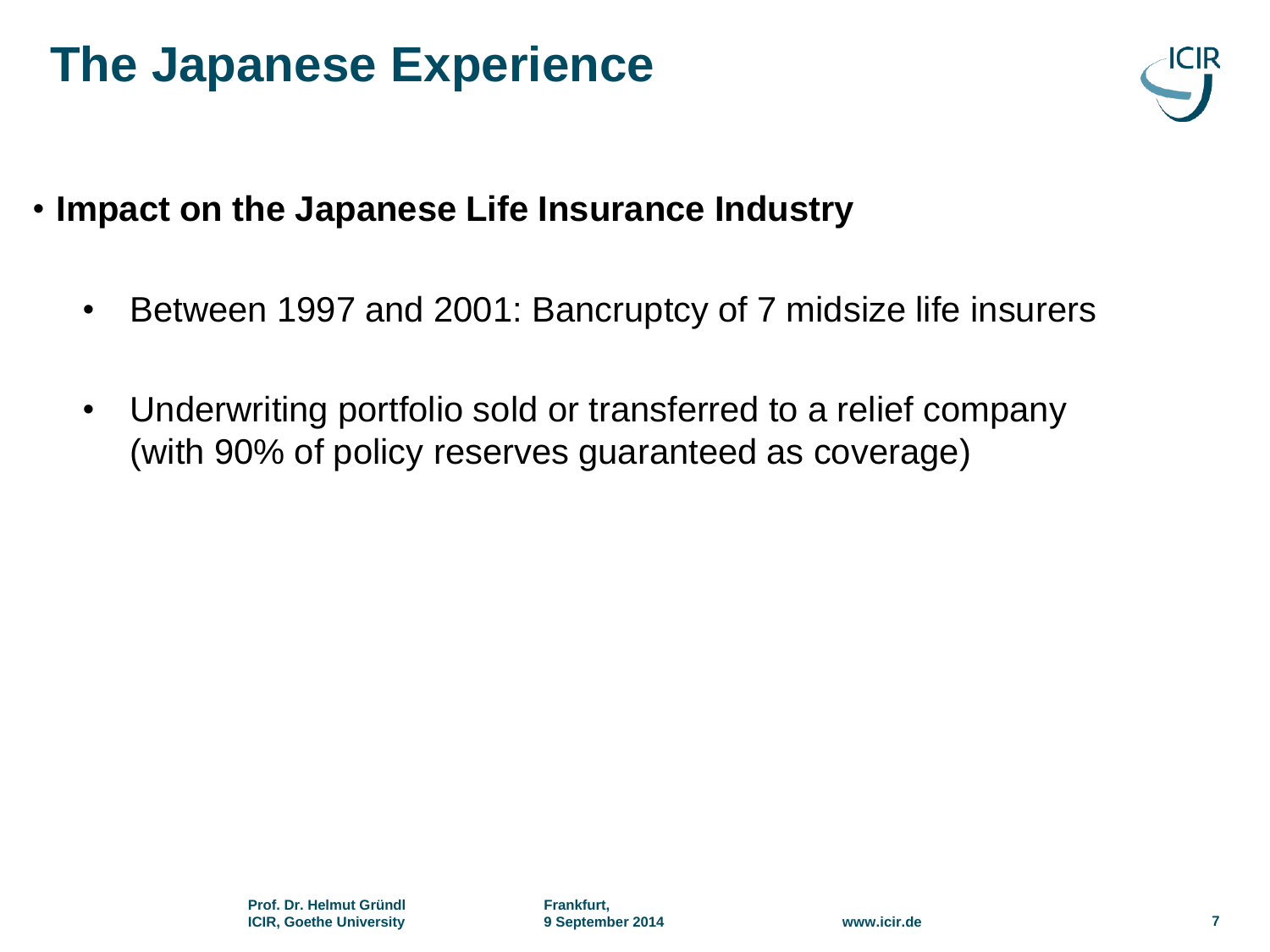

- **Impact on the Japanese Life Insurance Industry:**
	- Shrinkage for the past 15 years and change in business model
		- Lowered profit margins by about 70%
		- Other forms of investments gain popularity
		- Industry shift towards other business (e.g. health insurance)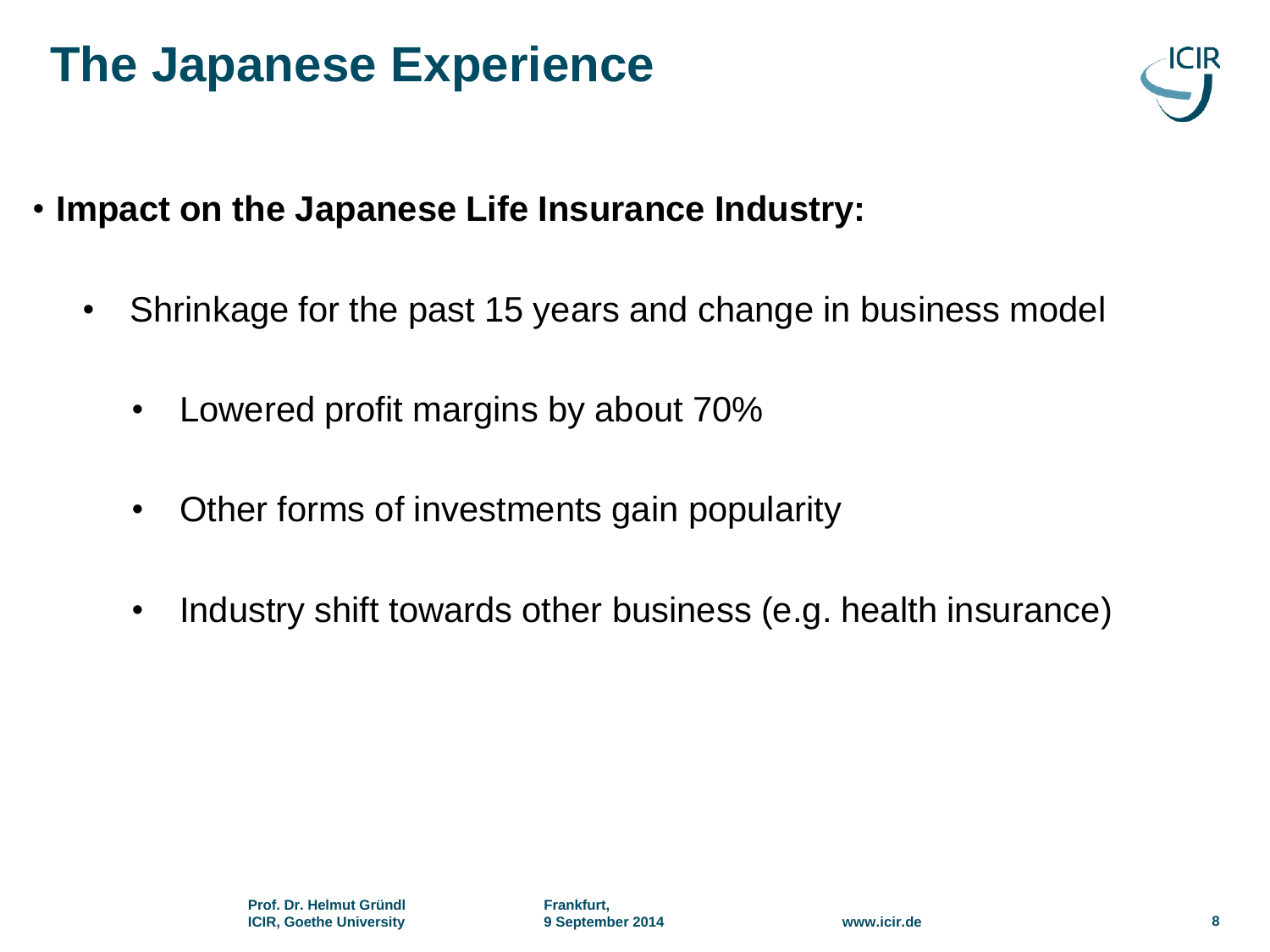

# **Challenges for Traditional Life Insurers**

**Prof. Dr. Helmut Gründl ICIR, Goethe University**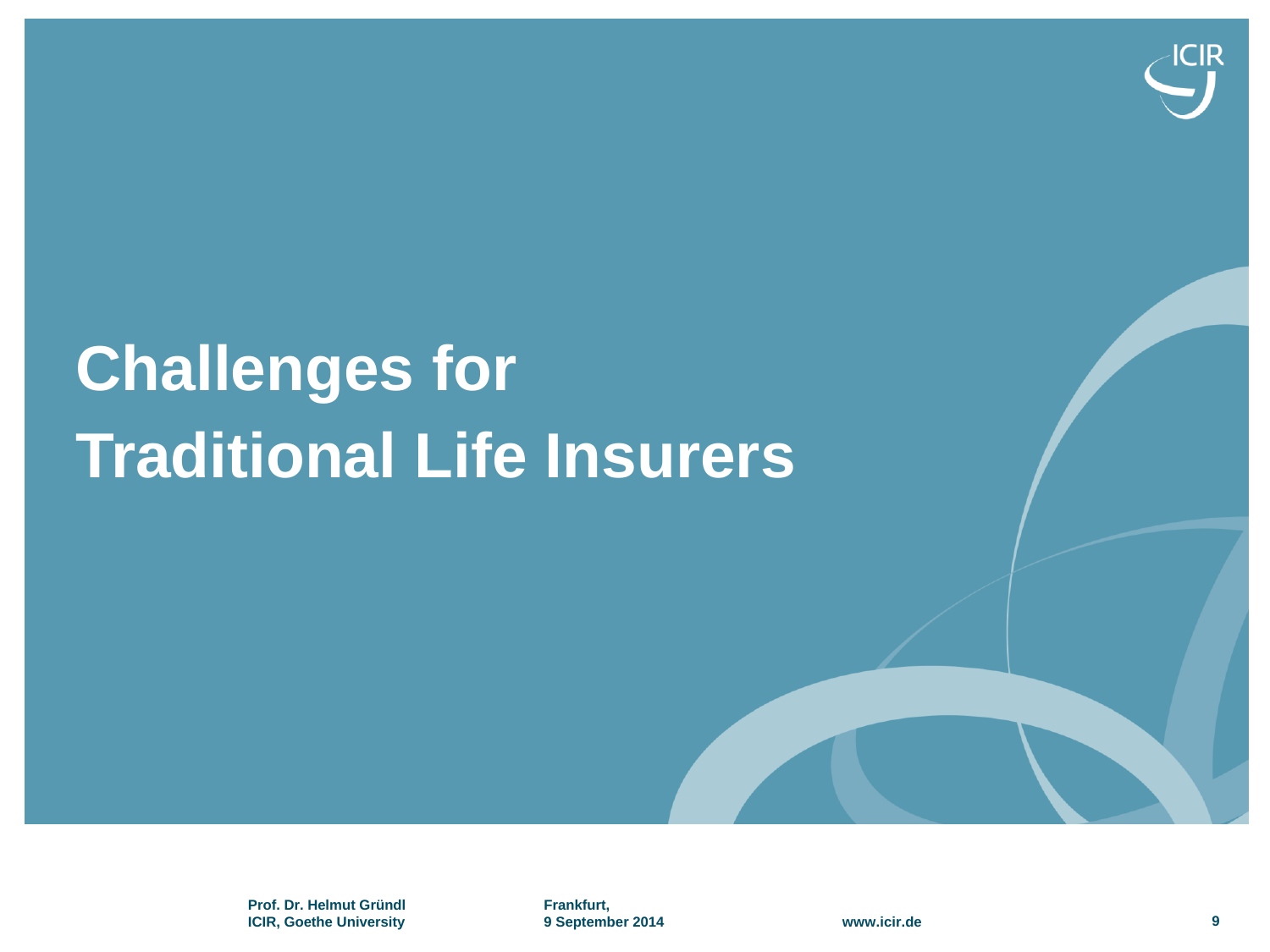### **Challenges for Traditional Life Insurers**



- Should we expect other countries, especially in Europe, to go the Japanese way?
	- Interest rates in many European countries close to the Japanese level
	- Economic activity still very weak
	- Inflation below inflation targets
- An exemplary case: the **German Life Insurance Industry**
	- Similarities to the Japanese situation
	- Large stock of policies carrying a high guaranteed return
	- Very low interest rate level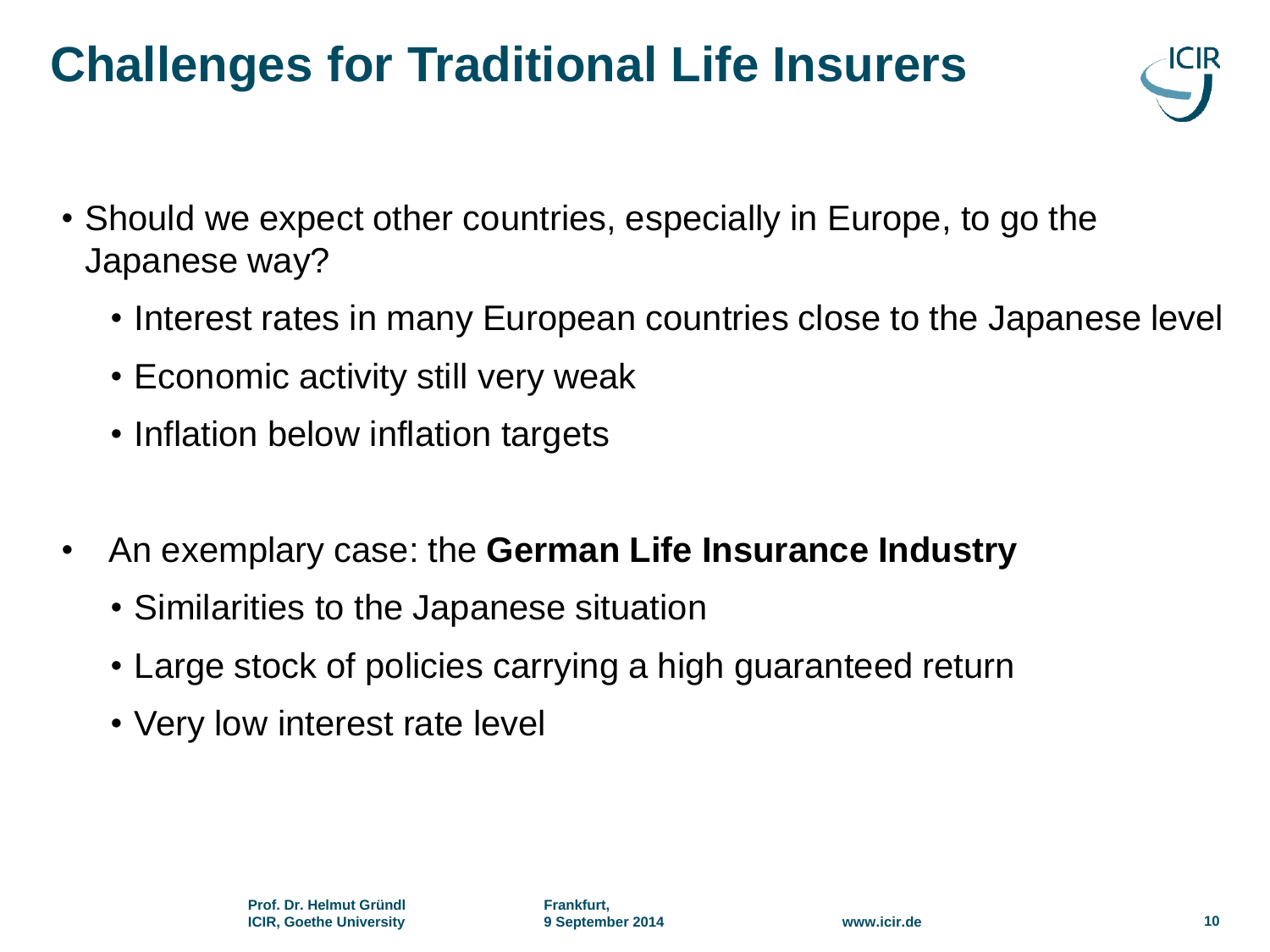### **Challenges for Traditional Life Insurers**



- Germany is a major insurance market with both high exposure to interest rate risk and very low sovereign yields
- Bundesbank Financial Stability Review (2013): A very low interest rate scenario would affect solvency of several German Life Insurers (Solvency I regime)
- German situation:

Average guaranteed return of life insurance contracts: 3.12% in 2013 (in contrast: 10 YTM Bund average yield from 9/2011 to 8/2014: 1.62%!)

• Products with a guaranteed return of 4%: still about 24% of total outstanding contracts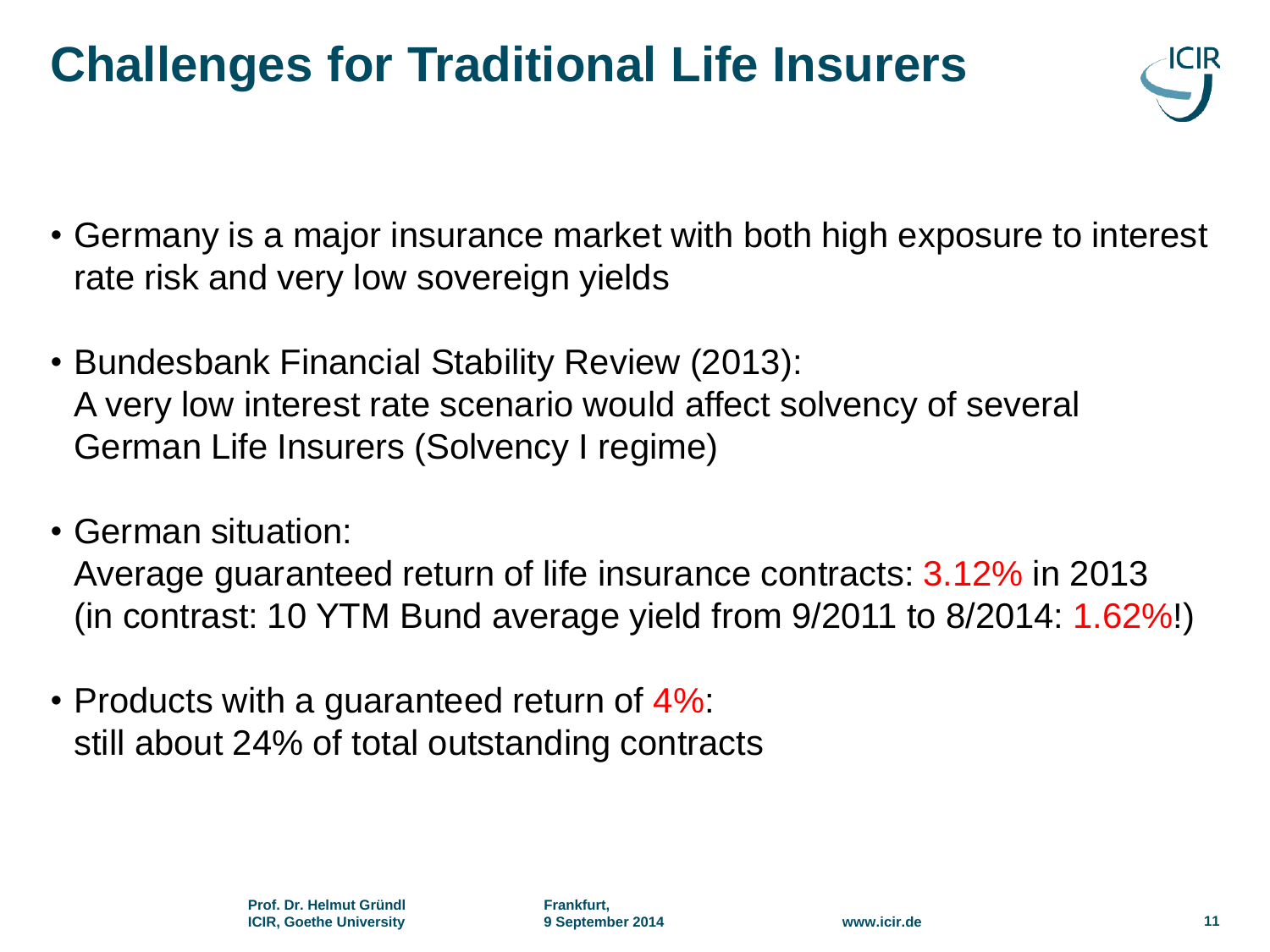# **Our Research**

**Prof. Dr. Helmut Gründl ICIR, Goethe University** **Frankfurt, 9 September 2014 www.icir.de 12**

**ICIR**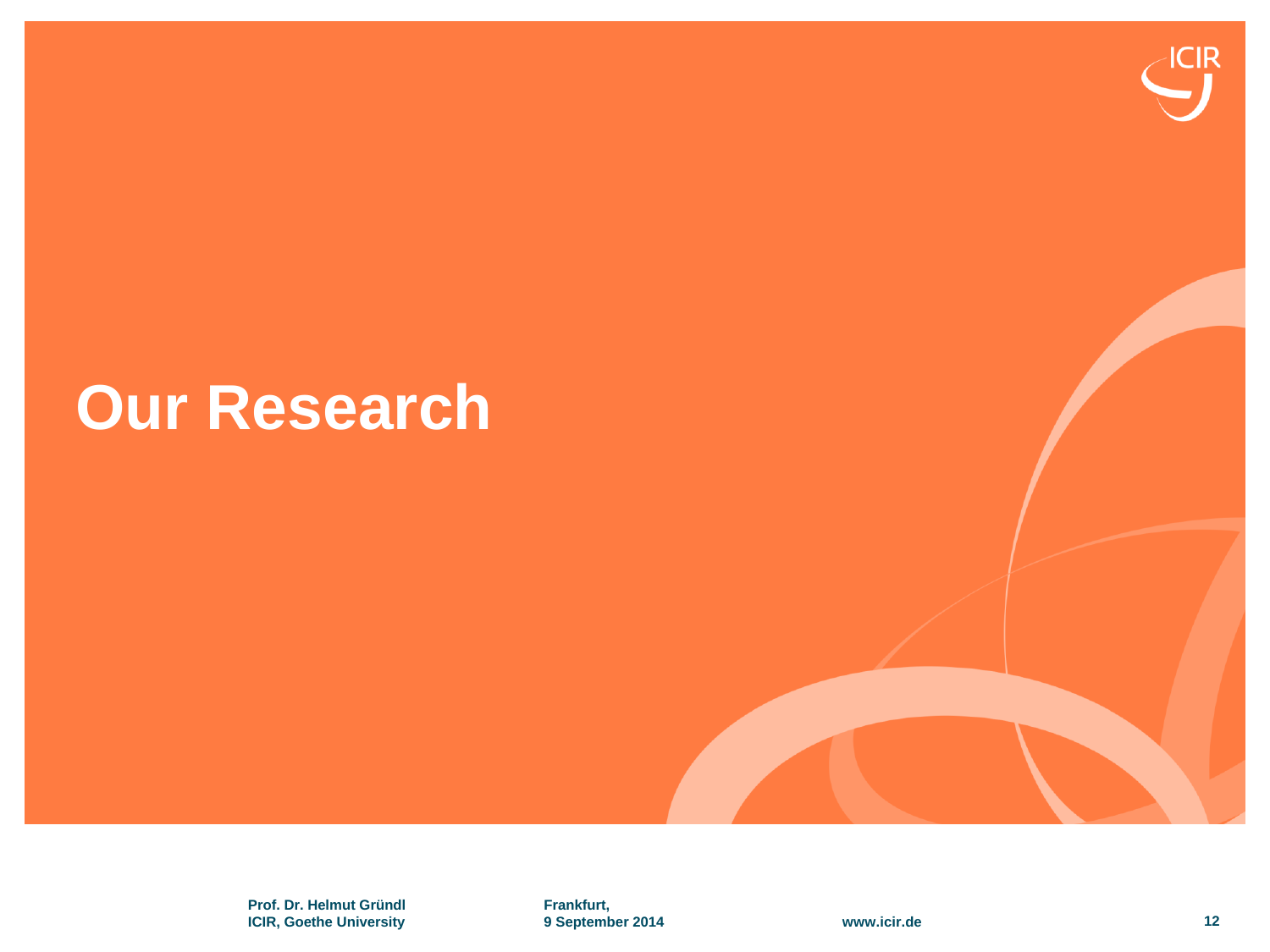### **Our Research**



- Elia Berdin and Helmut Gründl: **The Effects of a Low Interest Rate Environment on Life Insurers**, ICIR Working Paper Series, July 2014
- **Goal of the study**

Assess the solvency situation of a stylized German life insurer in a protracted low interest rate environment

- **Methodology**
	- Simplified balance sheet with initial pre-existing *asset allocation* and *liability portfolio*, projected 10 years ahead with stochastic capital market developments (CIR model for term structure, GBM for stocks and real estate)
	- Book Value and Market Value dynamics
- **Regulatory framework**

German Insurance Regulation and Solvency II capital requirements

#### • **Calibrations**

5 different initial equity capital endowments, each representing 20% of the market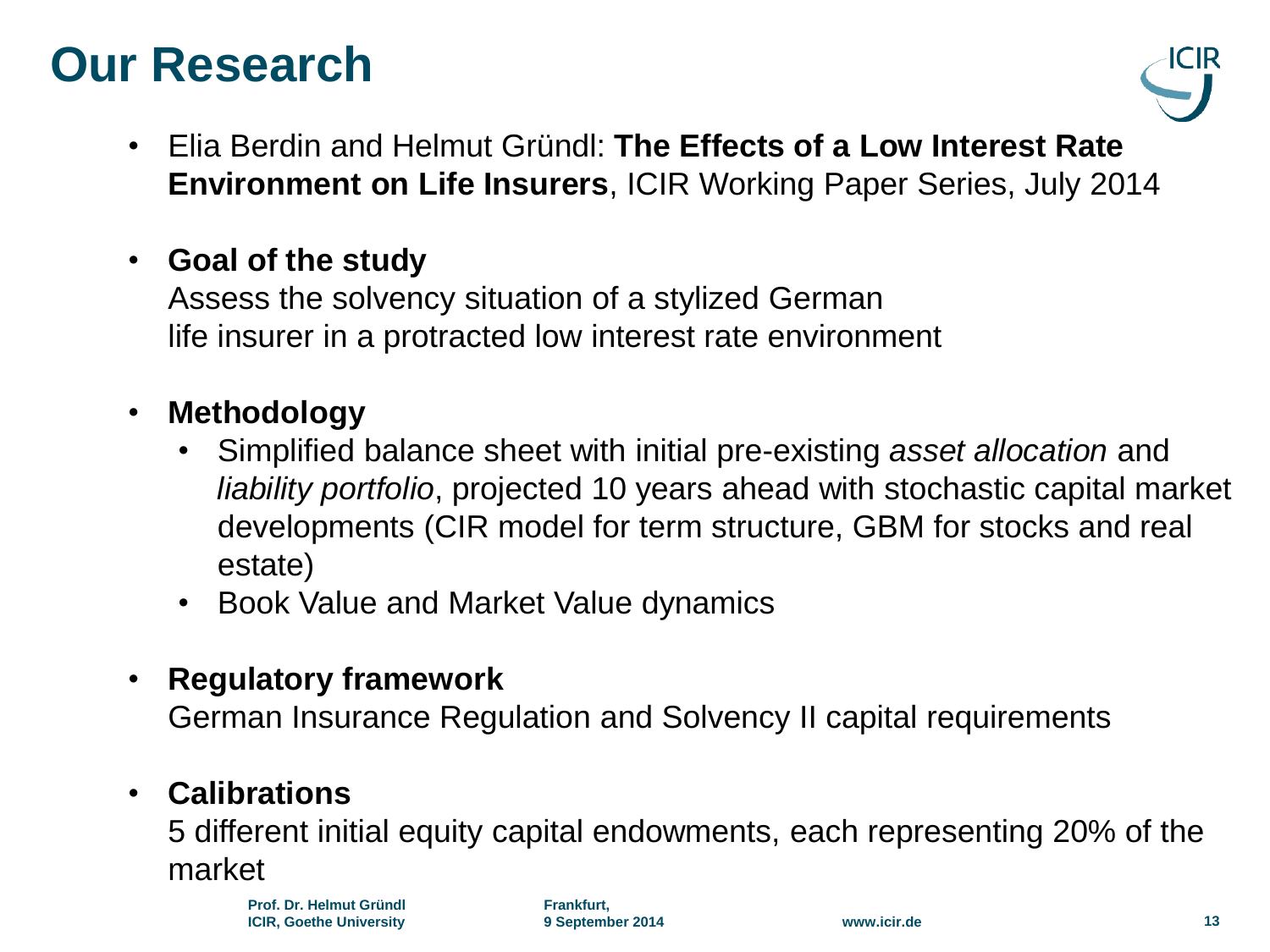### **Our Research**



• Interest rate scenario similar to the level observed in Japan: Long-run (instantaneous) interest rate value: **1%**

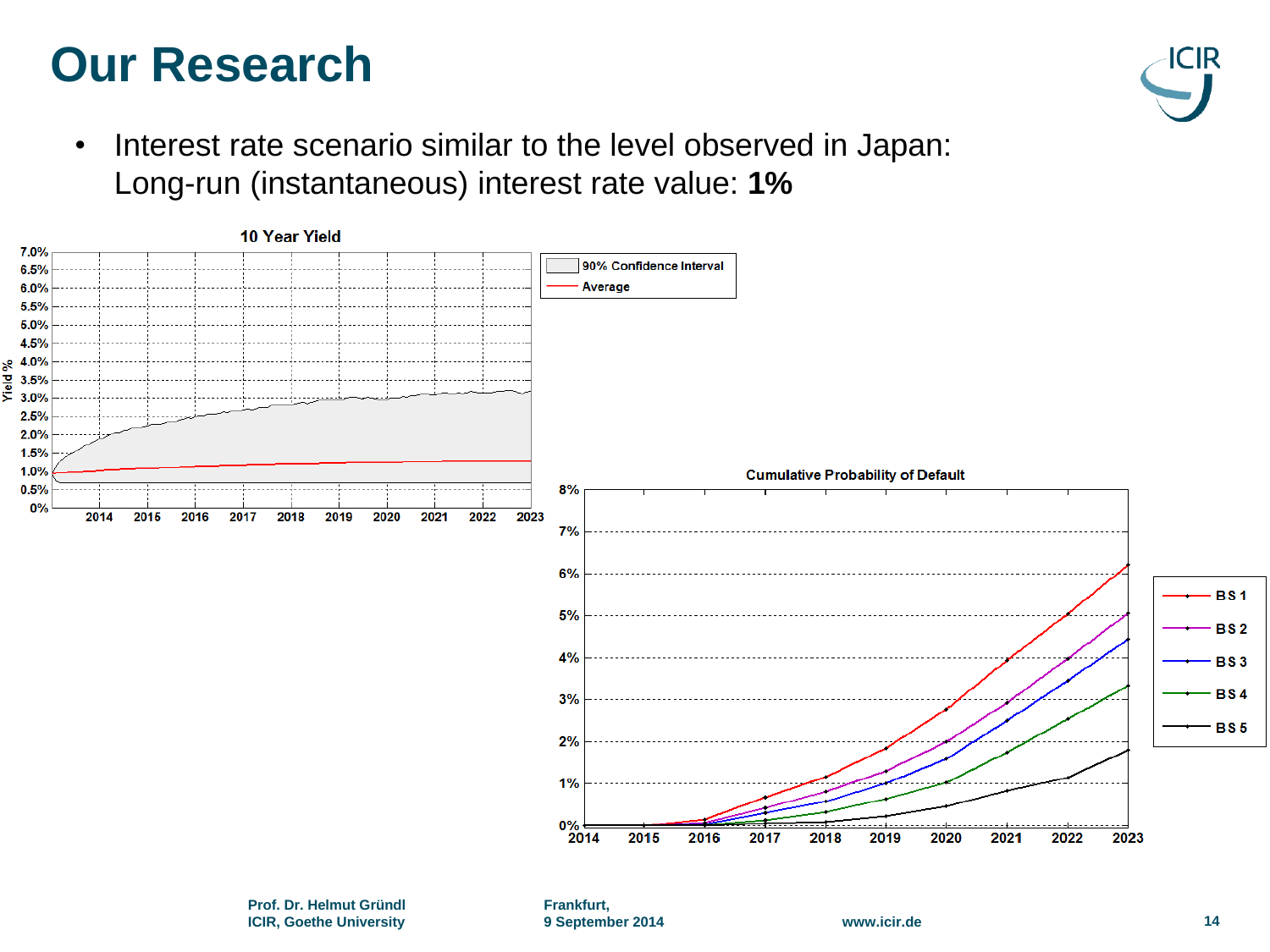

**Prof. Dr. Helmut Gründl ICIR, Goethe University**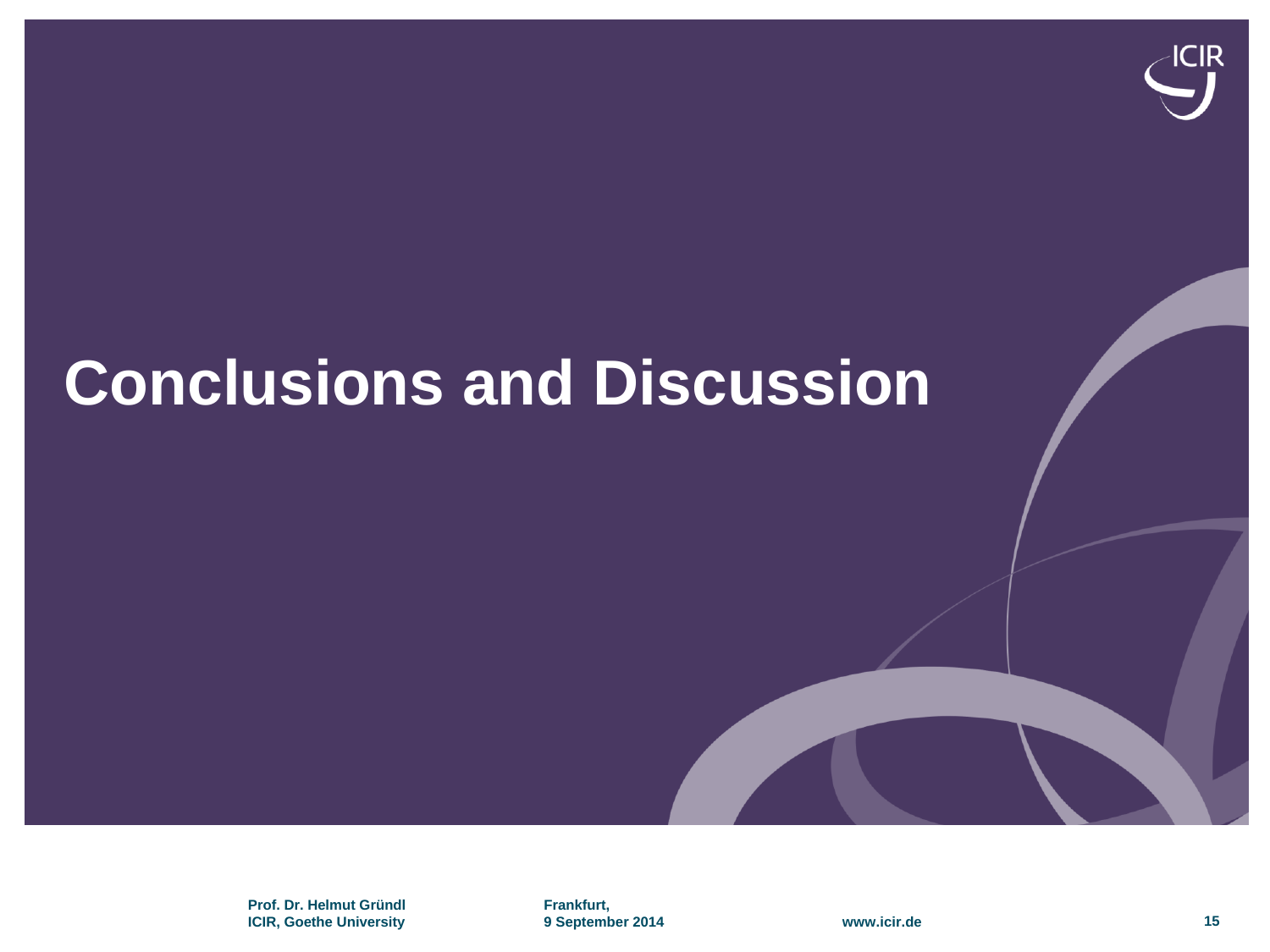#### • **Macroprudential aspects**

of a loose monetary policy and low interest rates

#### • **Redistributional concerns**

Borrowers / investors (advantage) vs. Lenders / depositors (disadvantage)

#### • **Financial Stability concerns**

- Reduction of Solvency margins for life insurers and pension funds
- Increased insolvency risk for financial services providers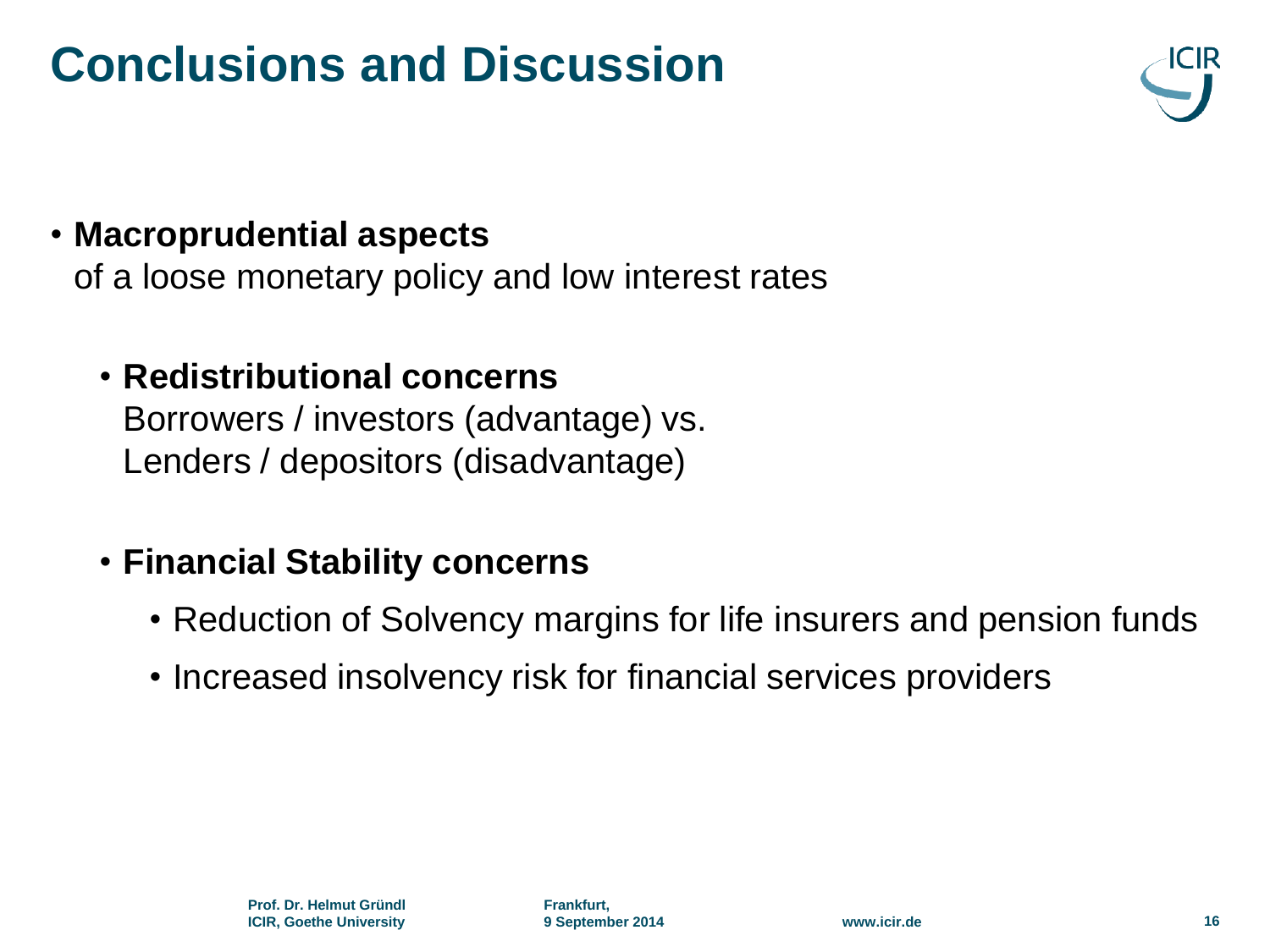

- Development of approach for *assessing* **and** *quantifying* the impact of a protracted period of low interest rates
	- Useful for insurers in view of the incoming ORSA (*Own Risk and Solvency Assessment*)
	- Part of an **Early Warning System** for financial supervisors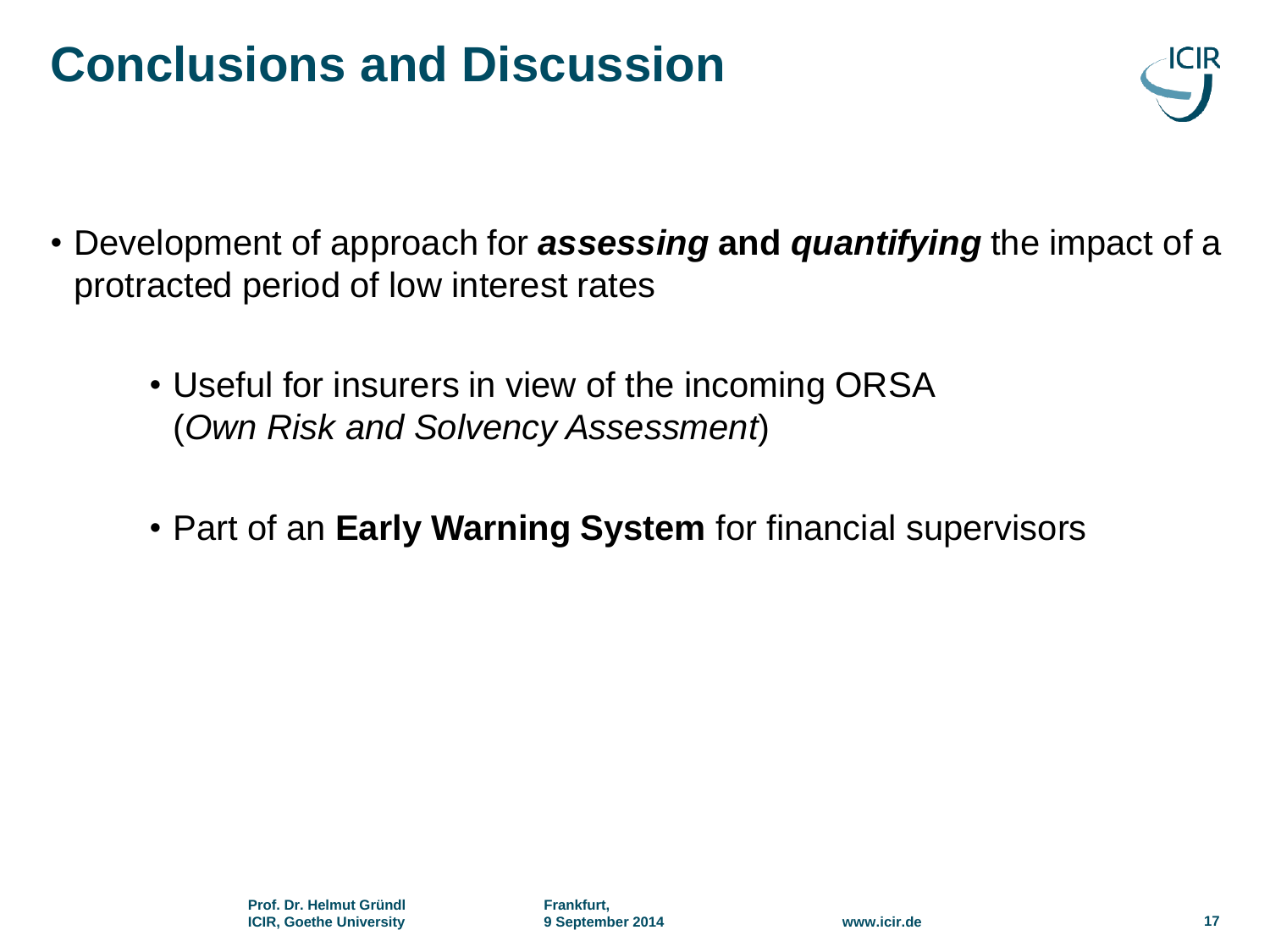

#### • **Regulation and supervision**

- Risk-adequate rules for capital charges (e.g. on sovereign bonds holdings)
- Restrictive ceilings for long-term guarantees (because of prisoners' dilemma for the insurance industry)

#### • **Life insurance industry**

- Lower long-term guarantees and more flexible return guarantees
- Less concentration on sovereign bonds and more on (asset backed) corporate bonds and long-term investments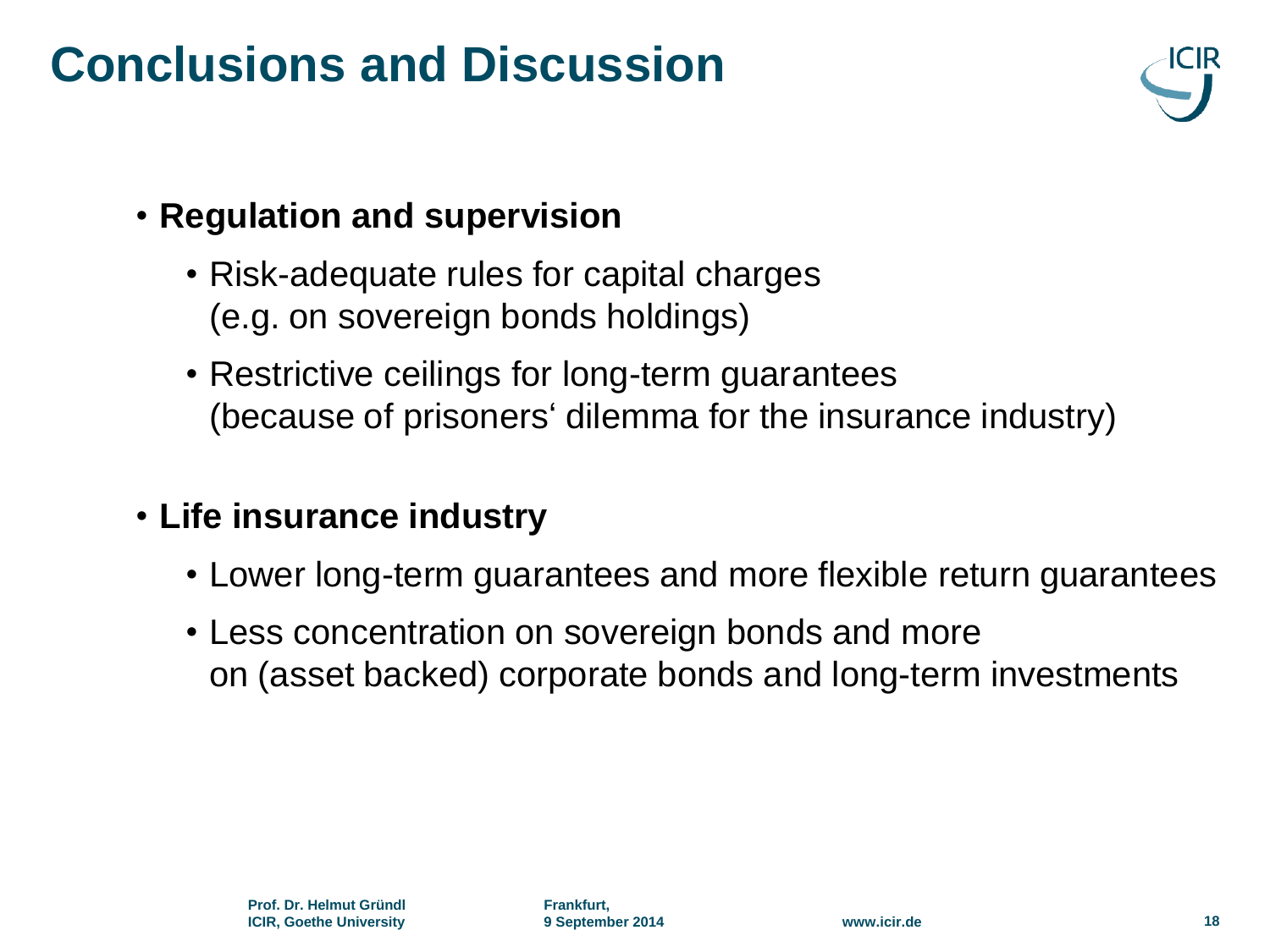

- **One of the main tasks of insurance supervision: Detecting and avoiding Black Swans**
- Does the present low interest rate environment exhibit the main characteristics of a **Black Swan?**

- Did it come as a surprise?
- Does it have a big impact?
- Was it predictable in an ex-post view?